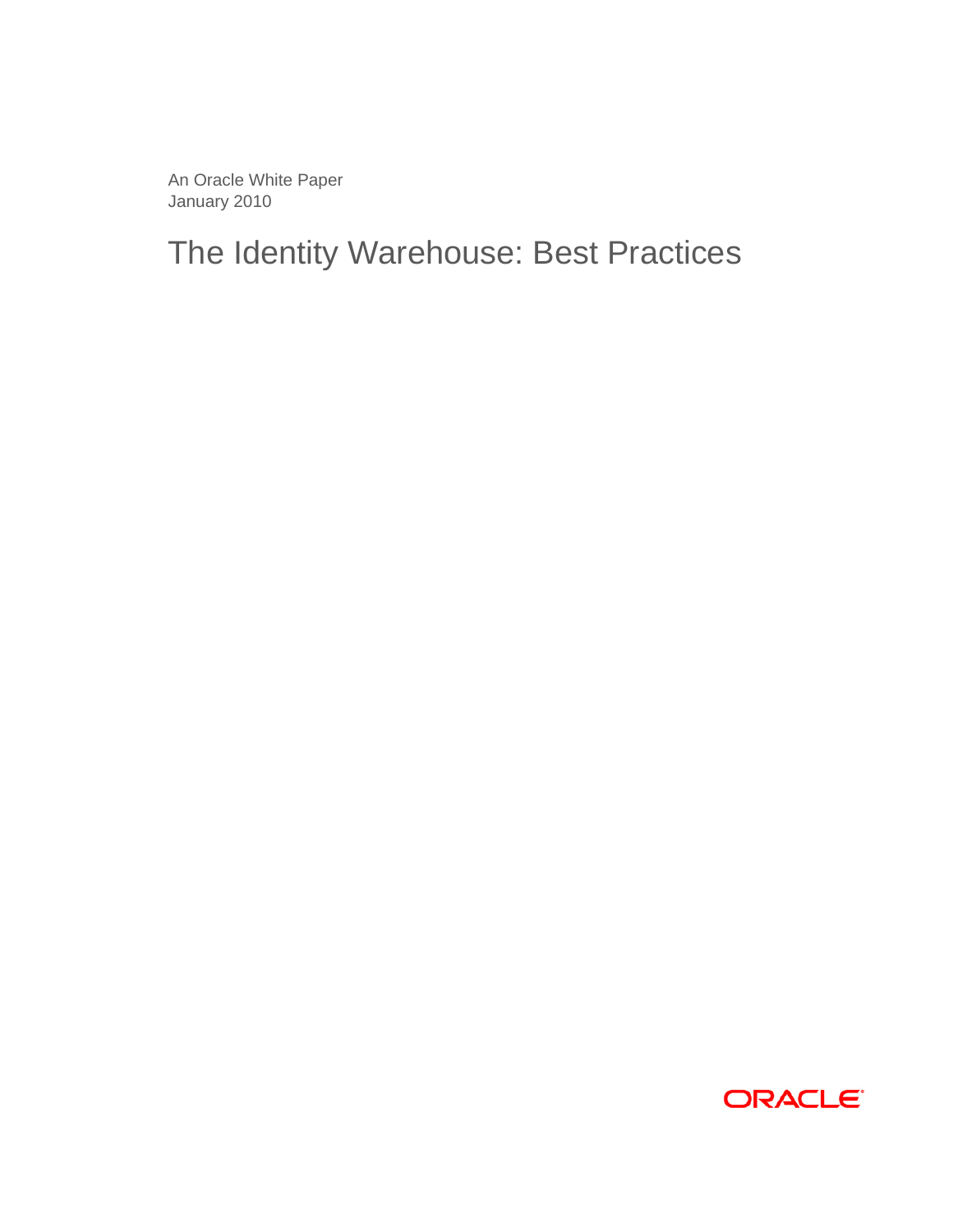#### Disclaimer

The following is intended to outline our general product direction. It is intended for information purposes only, and may not be incorporated into any contract. It is not a commitment to deliver any material, code, or functionality, and should not be relied upon in making purchasing decisions. The development, release, and timing of any features or functionality described for Oracle's products remains at the sole discretion of Oracle.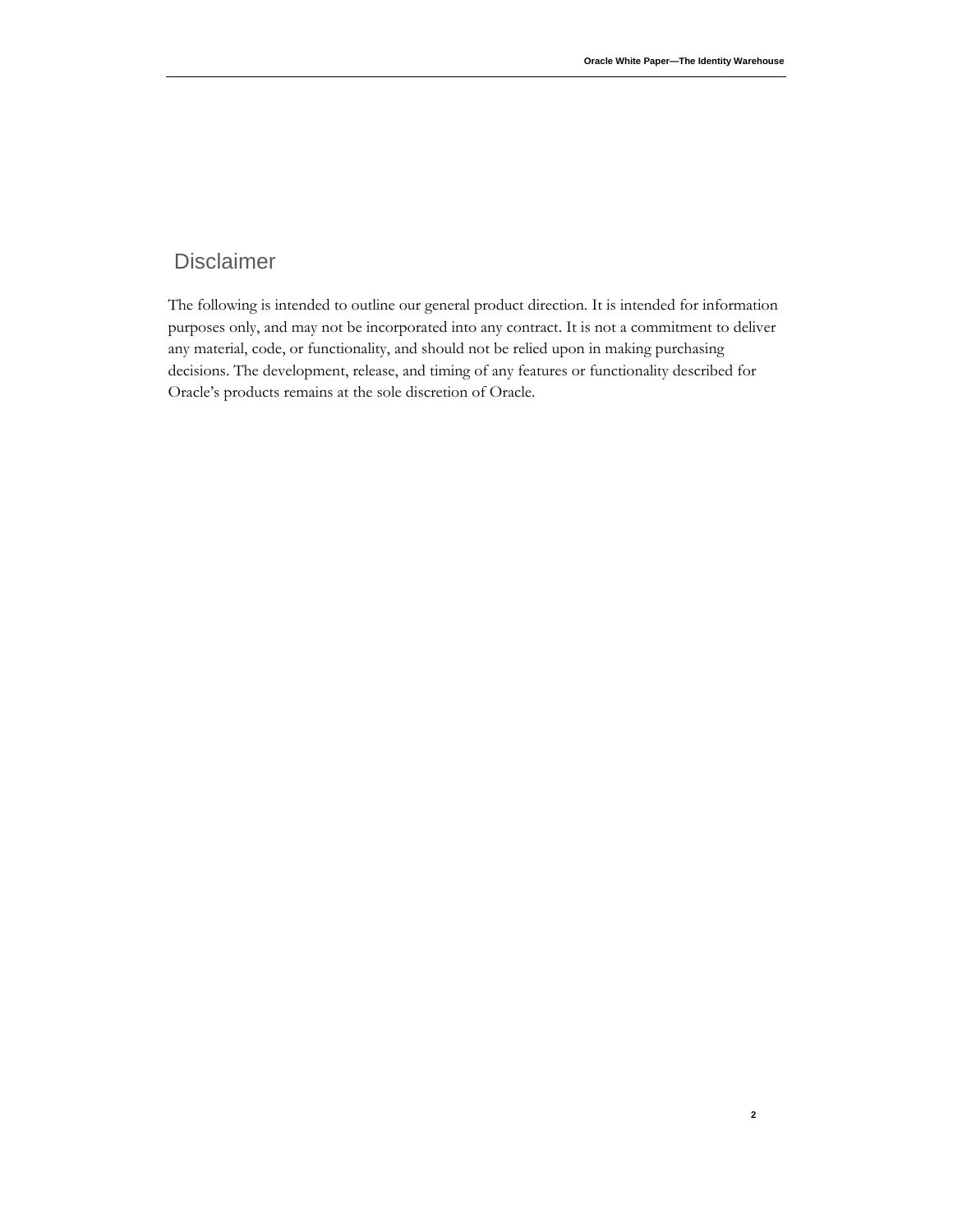### Table of Contents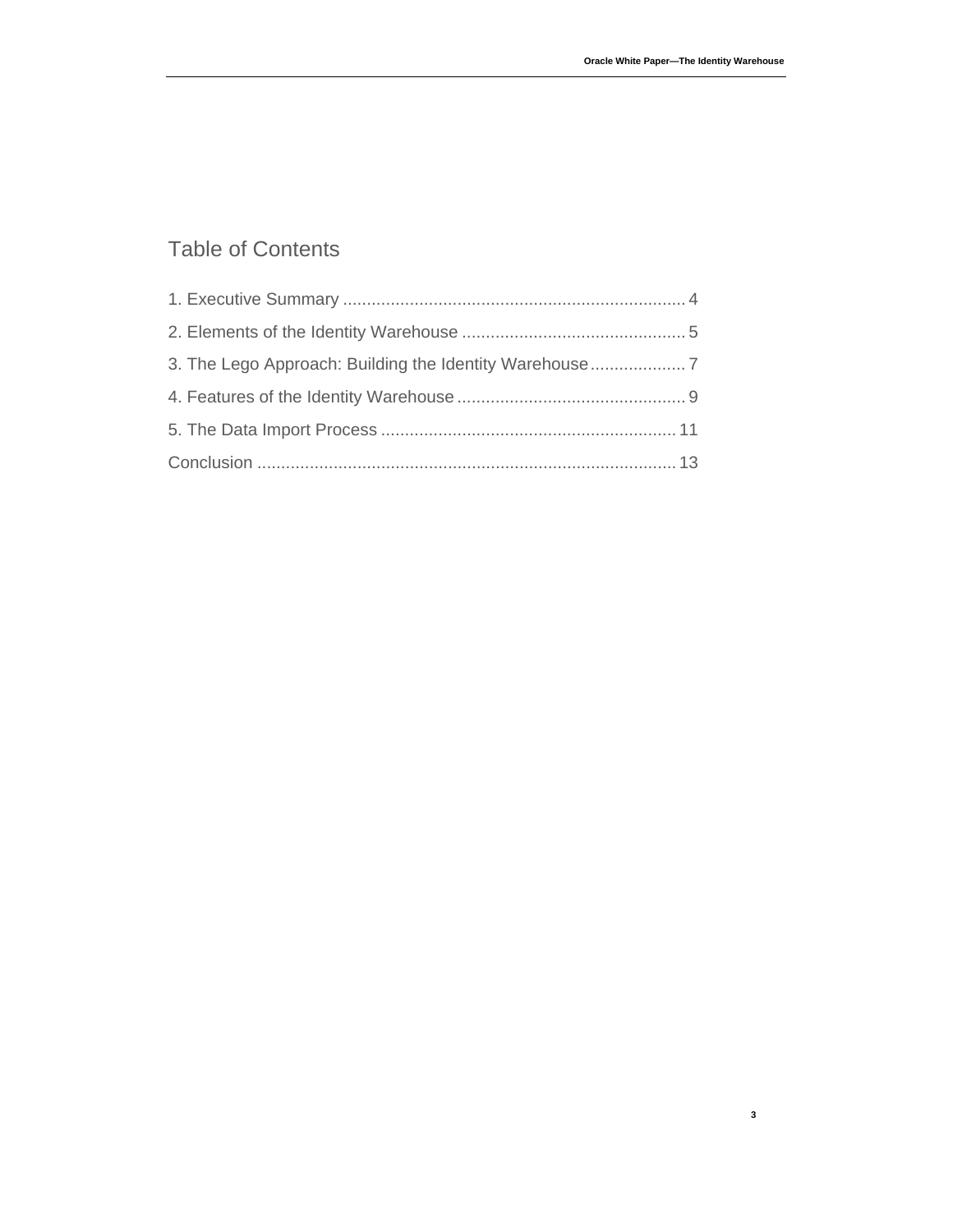# 1. Executive Summary

Enterprises are always in a state of flux. They are expanding their geographical footprint, shrinking their employee count, outsourcing non-core business or service areas, changing organizational structures, or engaging with third-party service providers who are privy to sensitive data. Business dynamics, therefore, demands that technology capture these ongoing changes and provide managers and decision makers with a macroscopic view of employees, both temporary and permanent, as well as the resources they have access to.

Oracle Identity Analytics, Oracle's comprehensive role management and identity compliance solution, is the technology that addresses the challenge of providing an enterprise-wide view of all users and their access to various target systems. The Oracle Identity Analytics Identity Warehouse is the central repository that contains all the important entitlement data for your organization. This white paper introduces the Identity Warehouse, provides best practices for building the warehouse, and describes how Identity Warehouse data supports other features that are available in Oracle Identity Analytics.

#### Business Challenges

Technology experts, information officers, security personnel, and IT administrators are often looking for an answer to the following questions:

- Is there an enterprise-wide view of both employees and temporary contractors across various applications and target systems? Is this information being replenished on a regular basis? Is the current information the most up-to-date?
- Are there any orphan accounts in the enterprise? Have they been removed?
- Where can glossaries, which explain cryptic entitlements to certifiers, be stored? How can they be updated and maintained?
- Can entitlements that are sensitive to the security of the organization be classified?
- Is there a central repository that stores and displays identity- and access-related information such as roles and policies?
- Can policies concerning Segregation of Duties be defined at the roles and policy level?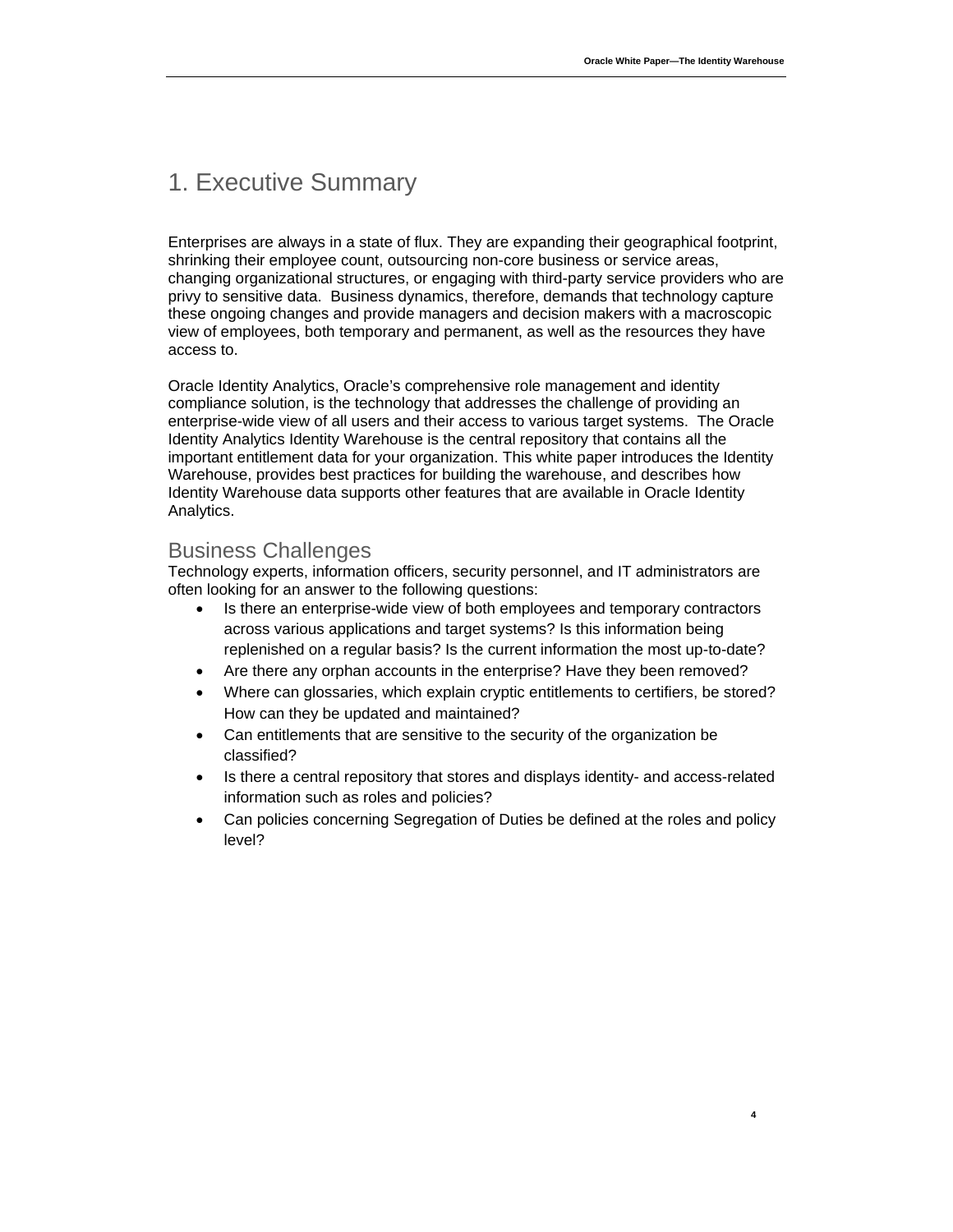## 2. Elements of the Identity Warehouse

The Identity Warehouse is a central repository that contains user and user entitlement data. This data is imported from one or more databases within your organization on a scheduled basis. The Oracle Identity Analytics import engine supports complex entitlement feeds saved as either text files or XML. Extract, Transform, and Load (ETL) processing capabilities are also available. In addition, a seamless integration with market leading Identity Management and provisioning solutions such as Oracle Identity Manager is also available, to automatically seed the Identity Warehouse. A glossary entry for each entitlement can also be captured during the import process.

| <b>Element</b>                               | <b>Description</b>                                                                                                                                                                                                                                                                                                                                                                                                                                                                                                                                                                                                                                                          |
|----------------------------------------------|-----------------------------------------------------------------------------------------------------------------------------------------------------------------------------------------------------------------------------------------------------------------------------------------------------------------------------------------------------------------------------------------------------------------------------------------------------------------------------------------------------------------------------------------------------------------------------------------------------------------------------------------------------------------------------|
| <b>User</b>                                  | A discrete, identifiable entity that has a business need to<br>access or modify enterprise information assets. A user has<br>either a manager or an application approver who is tasked<br>with carrying out various user- and role-management<br>functions on the user.                                                                                                                                                                                                                                                                                                                                                                                                     |
| <b>Resources and</b><br><b>Resource Type</b> | Resources are the applications and enterprise information<br>assets that users need to do their jobs. In Oracle Identity<br>Analytics, a resource is an instance of a resource type,<br>which is a grouping of like resources. For example, multiple<br>Oracle® database instances may make up a resource type<br>named Oracle, whereas each database instance is a<br>resource.<br>Common resource types include platforms (Windows 2000,<br>UNIX®, Mainframe) or business applications (such as,<br>billing and accounts payable applications). Each resource<br>has an owner who handles the various operations on the<br>resource, such as reviewing user entitlements. |
| <b>Application</b>                           | In the Identity Warehouse, an application is a view across<br>multiple resource types and resources.                                                                                                                                                                                                                                                                                                                                                                                                                                                                                                                                                                        |
| <b>Business</b><br><b>Structure</b>          | A business structure is defined as a department or sub-<br>department within an organization. An organization can be<br>segregated into as many business structures, with as many<br>levels of hierarchy as is required to represent teams and<br>sub-teams within the organization.                                                                                                                                                                                                                                                                                                                                                                                        |
| <b>Roles</b>                                 | A role represents a job function. Roles contain policies that<br>describe the access that individuals have on a directory.<br>Roles represent unique job functions performed by users in                                                                                                                                                                                                                                                                                                                                                                                                                                                                                    |

The following table lists and defines the elements of the Identity Warehouse: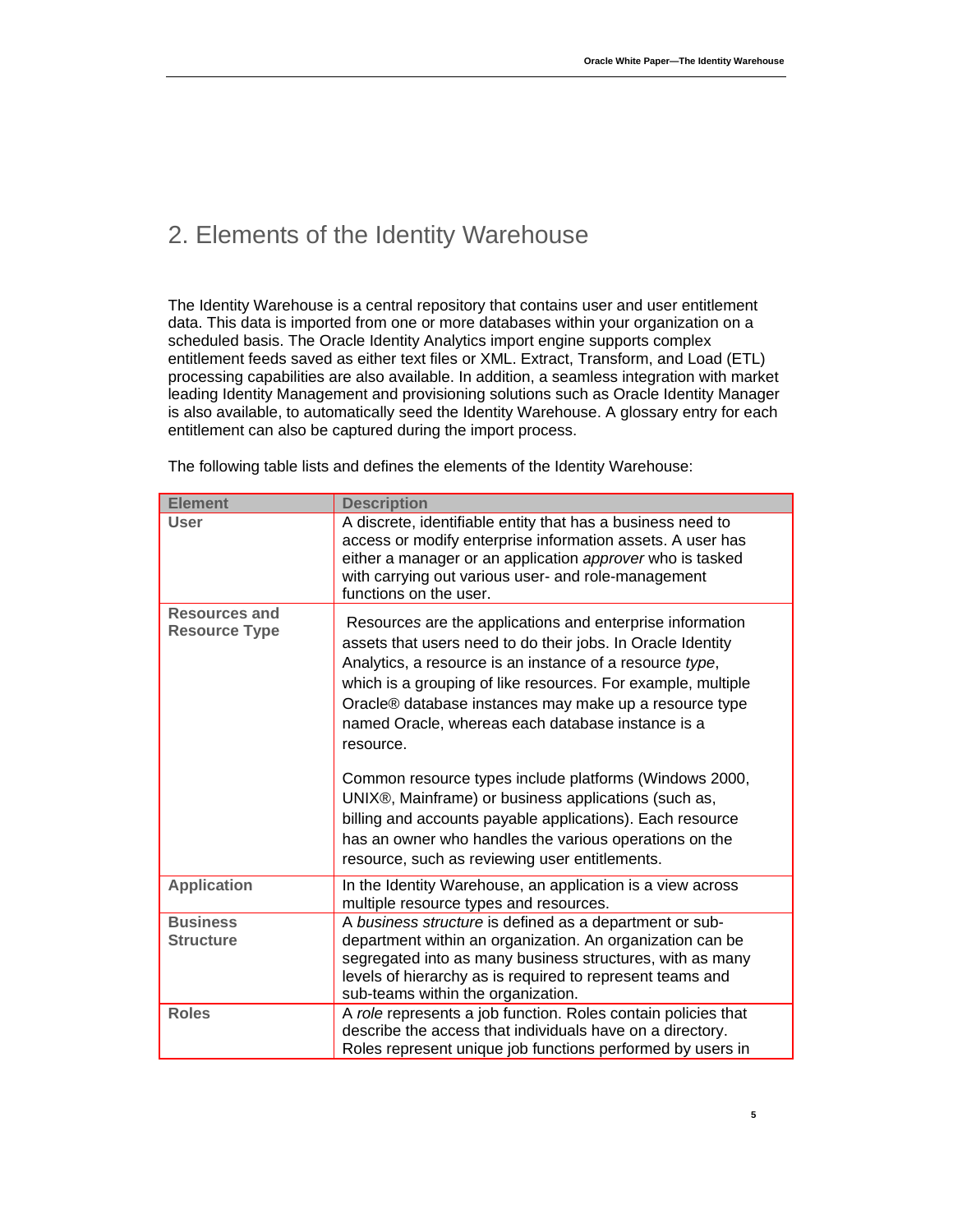|                                      | the domain. For example, a person can function as a<br>manager, a developer, and a trainer. In this case, there are<br>three roles that represent each job function because each<br>requires different privileges and access to different<br>resources.<br>A role can be embedded inside a role as a nested role. Role<br>hierarchies can be defined to any level required in an<br>organization.              |
|--------------------------------------|----------------------------------------------------------------------------------------------------------------------------------------------------------------------------------------------------------------------------------------------------------------------------------------------------------------------------------------------------------------------------------------------------------------|
| <b>Policies</b>                      | Policies define account attributes and privileges that users<br>have on different platforms or applications. A policy has a<br>specific privilege on a specific data resource. Policies are<br>assigned to roles, and roles are assigned to users. Policies<br>provide consistent directory permissions and user rights<br>across and within the organization for all of the users in a<br>role.               |
| <b>Orphan accounts</b>               | An orphan account is an account that belongs to a user who<br>is no longer with the organization or controlling business<br>unit. (The user may have left the organization or shifted<br>departments, but the account was not deactivated when the<br>user left or moved).                                                                                                                                     |
| Glossary                             | The glossary contains user-friendly terms for cryptic<br>entitlements.                                                                                                                                                                                                                                                                                                                                         |
| Data owner                           | Data owners are the owners or stewards of an attribute<br>value. They are responsible for the users who have access<br>to high-privileged information.                                                                                                                                                                                                                                                         |
| <b>Data</b><br><b>Classification</b> | Data classification is a business-level categorization of user<br>entitlement data that can be used to create SoD rules. For<br>example, Accounts Receivable and Accounts Payable are<br>two classifications that have a set of entitlements within<br>them. SoD rules can check data classification levels and<br>prevent users from receiving both Accounts Receivable and<br>Accounts Payable entitlements. |
| <b>Accounts</b>                      | An account is an entitlement or permission that enables a<br>user to access a particular resource type.                                                                                                                                                                                                                                                                                                        |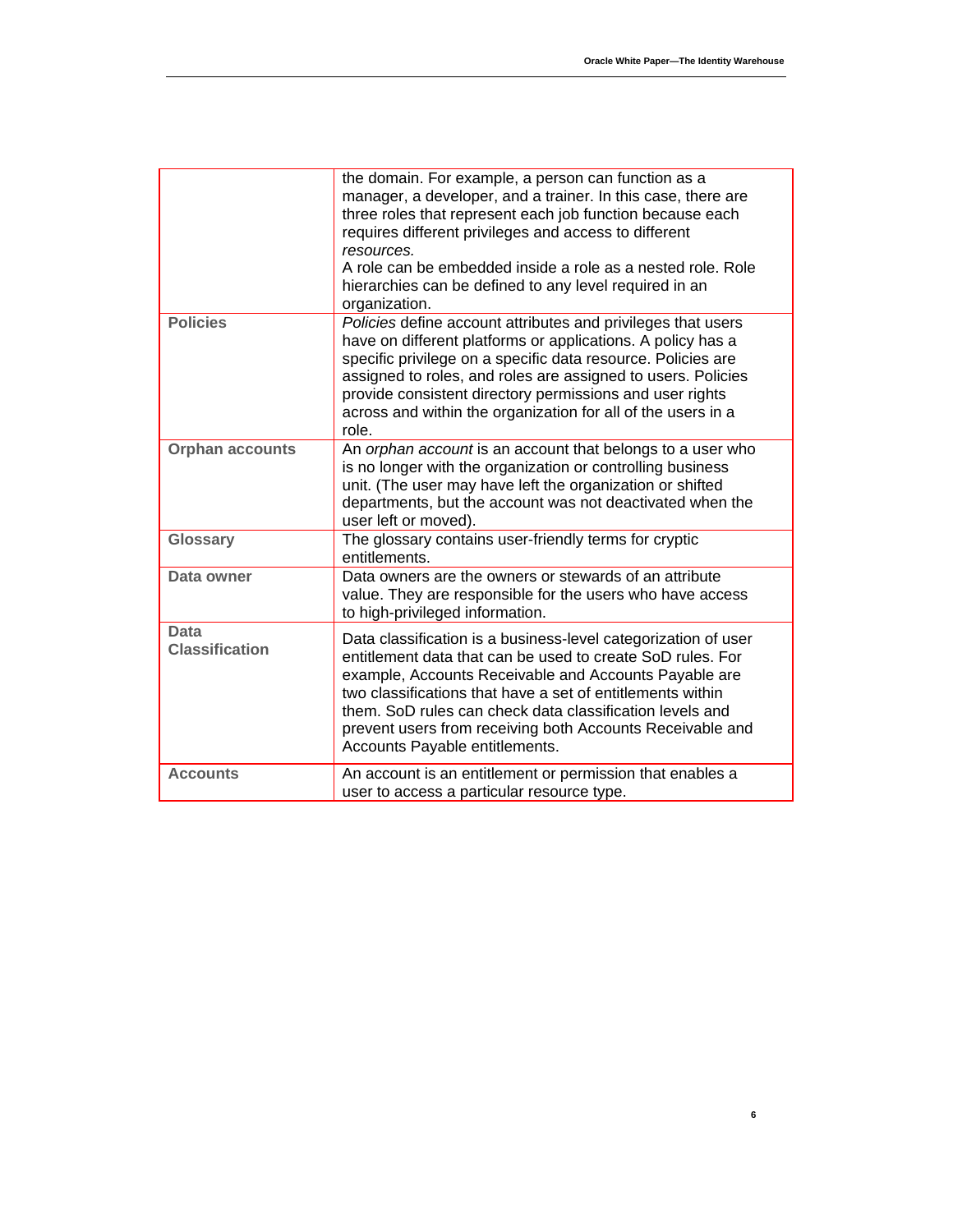

3. The Lego Approach: Building the Identity Warehouse

Figure 1.1: Components of Oracle Identity Analytics

As illustrated in figure 1.1, building the Identity Warehouse is the first step in working with Oracle Identity Analytics. The other modules (identity certification, identity audit, and role modeling and maintenance) are functional once the Identity Warehouse is populated.

This is a recommended step-by-step approach to building the Identity Warehouse:

- 1. **Import users:** Importing users is the preliminary step to seeding the warehouse. Ensure that you import the user set from an authoritative source and create a process for importing users on a nightly basis. Oracle Identity Analytics updates the changes and provides the most up-to-date view.
- 2. **Import user entitlements:** Importing user entitlements is the second step to building the Identity Warehouse. Oracle Identity Analytics supports the import of complex entitlements to display granular metadata information. This information can be leveraged during the certification process.
	- a. **Perform data correlation:** Associating users with entitlements is a crucial step. If this step is not performed with caution, it can result in orphan accounts or users with no entitlements. Oracle Identity Analytics has the ability to support advance correlation rules as well.
	- b. **Correlate Orphan accounts:** Importing user entitlements often results in orphan accounts. This is an opportunity for the owner of an asset or application to take one of the following actions:
		- i. Assign the account to the user, a process called Claim-ID.
		- ii. Deactivate these accounts and ensure that they no longer exist.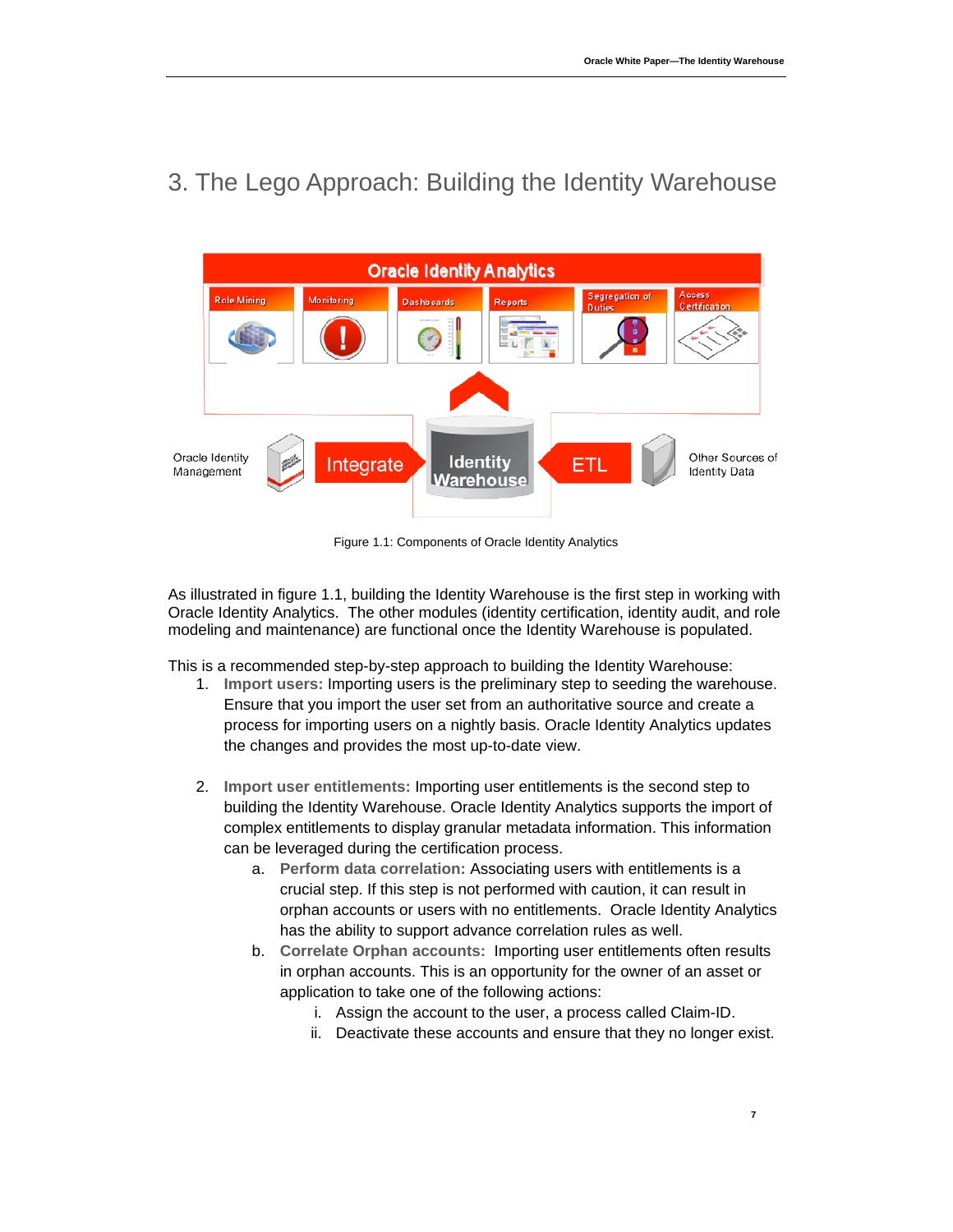- 3. **Create business structures:** Business structures are logical groupings of users. They can reflect the current organizational structure and hierarchy. Business structures must be assigned to managers, who will be in charge of reviewing user access.
	- a. **Create business structure rules:** A business structure rule directly assigns users to business structures based on a specified condition. Defining these rules will ensure that your business structures are also updated every time a new feed is imported.
- 4. **Import glossary:** Import the glossary, which explains cryptic entitlements to business managers in user-friendly terms. This information is vital for user managers when they are certifying user access.
- 5. **Build applications:** After the entitlements are imported, analyze the date and prioritize the entitlements. Create an application that groups users based on important entitlements. An application view can be across various resources and resource types. Drill down to the most granular level, if required.
- 6. **Manage Identity data:** Apart from storing data, the Identity Warehouse also enables data management. This is an essential aspect of maintaining the Warehouse. Make sure you do the following:
	- a. Assign an owner: Assign owners to critical attribute values.
	- b. Classify data: Label attribute values based on criteria critical to your organization. For example, data features can be classified as high risk, medium risk, or low risk.
	- c. Identify high-privileged data.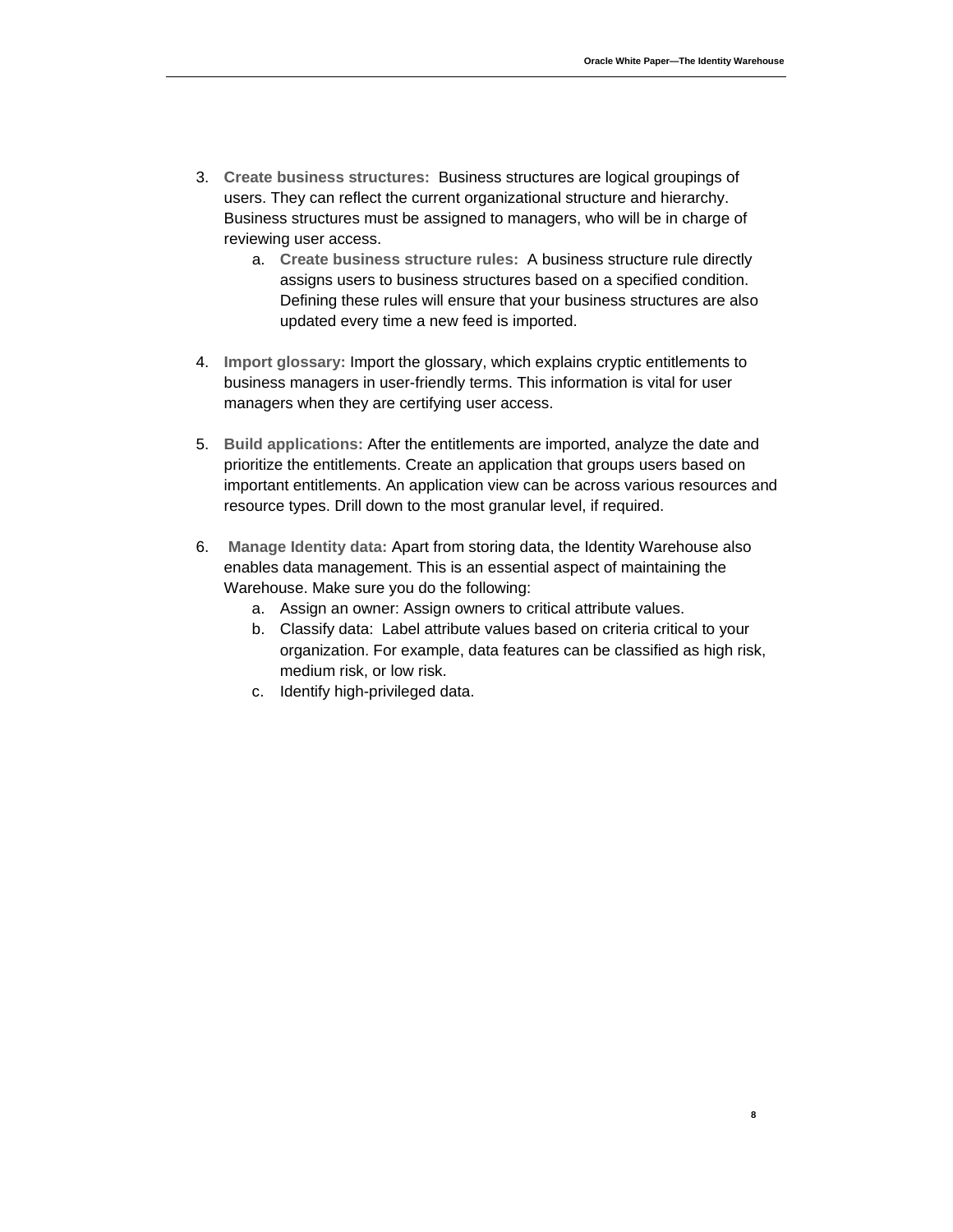# 4. Features of the Identity Warehouse

Once the Identity Warehouse has been built, customers can immediately start realizing some of the following benefits, including:

| <b>Feature</b>                      | <b>Benefit</b>                                                                                                                                                                                      |
|-------------------------------------|-----------------------------------------------------------------------------------------------------------------------------------------------------------------------------------------------------|
| <b>Capturing user data</b>          | The identity warehouse captures comprehensive HR<br>data for all users. This data can be leveraged during<br>certification, role modeling, or identity audit.                                       |
| <b>Application view</b>             | Essential during the certification process, application<br>view allows managers to sort and review access<br>information based on applications.                                                     |
| Assigning data owner                | Certifications can be launched based on data owners or<br>attributes.                                                                                                                               |
| <b>Creating data classification</b> | Data classification can be used to define Segregation of<br>Duties policies in an organization. This can be leveraged<br>in the Identity Audit module.                                              |
| <b>Business Structures</b>          | All operations in Oracle Identity Analytics, such as<br>identity auditing and identity certification, are performed<br>on the basis of a business structure.                                        |
| <b>Roles view</b>                   | Roles view provides a consolidated view of the roles<br>created in the organization, including role history and<br>version. This view also allows for the creation of ad-hoc<br>roles, if required. |
| <b>Policy view</b>                  | Policy view provides a consolidated view of policies,<br>including owners, history, version, and so on.                                                                                             |
| <b>Glossary</b>                     | Glossary view helps user managers understand what<br>various entitlements mean. This enables them to make<br>better decisions during the certification process.                                     |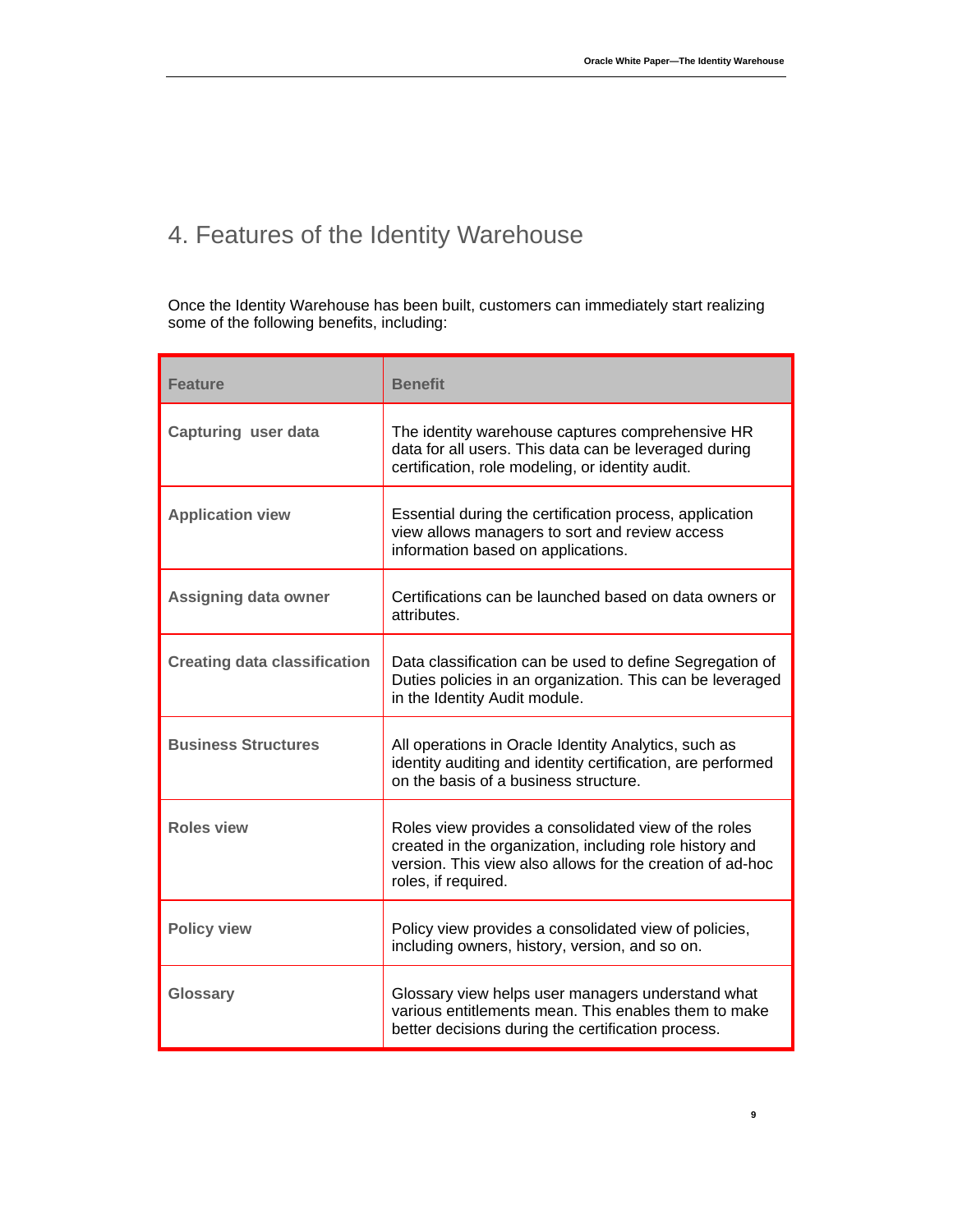| <b>Business Structure - User</b><br><b>Rules</b> | Business structure rules help keep business structures<br>up-to-date based on changes in the user's attributes. For<br>example, if a user's department is changed, this change<br>is reflected in the Identity Warehouse as well.                                                                                                    |
|--------------------------------------------------|--------------------------------------------------------------------------------------------------------------------------------------------------------------------------------------------------------------------------------------------------------------------------------------------------------------------------------------|
| Orphan account clean-up                          | The orphan accounts view captures important security-<br>related information about users who have access, but<br>who no longer exist or no longer need the access. This<br>view provides an easy way to deactivate access or<br>assign it to the right users.                                                                        |
| Assigning account types to<br>accounts           | When importing accounts into the Warehouse, account<br>types can also be imported. For example, account types<br>such as provisioning accounts, system accounts, service<br>accounts, test accounts, development accounts, and so<br>on can be imported. This setting helps during the<br>integration process with Identity Manager. |
| User view                                        | The User view is the most important view in the Identity<br>Warehouse. It provides a single view of all users and<br>entitlements with n-level of hierarchies displayed across<br>the enterprise.                                                                                                                                    |
| Capturing the 'nth' level of<br>hierarchy        | Oracle Identity Analytics can capture entitlements at the<br>most granular hierarchy level. These granular attributes<br>can be viewed in the warehouse, certified, and evaluated<br>during SoD or audit scans.                                                                                                                      |
| Out-of-the-box import<br>process                 | Oracle Identity Analytics accepts CSV and XML files to<br>import users, accounts, roles, policies, business<br>structures, and glossaries. The simplicity of the import<br>process is a huge benefit when onboarding a new<br>application or target system.                                                                          |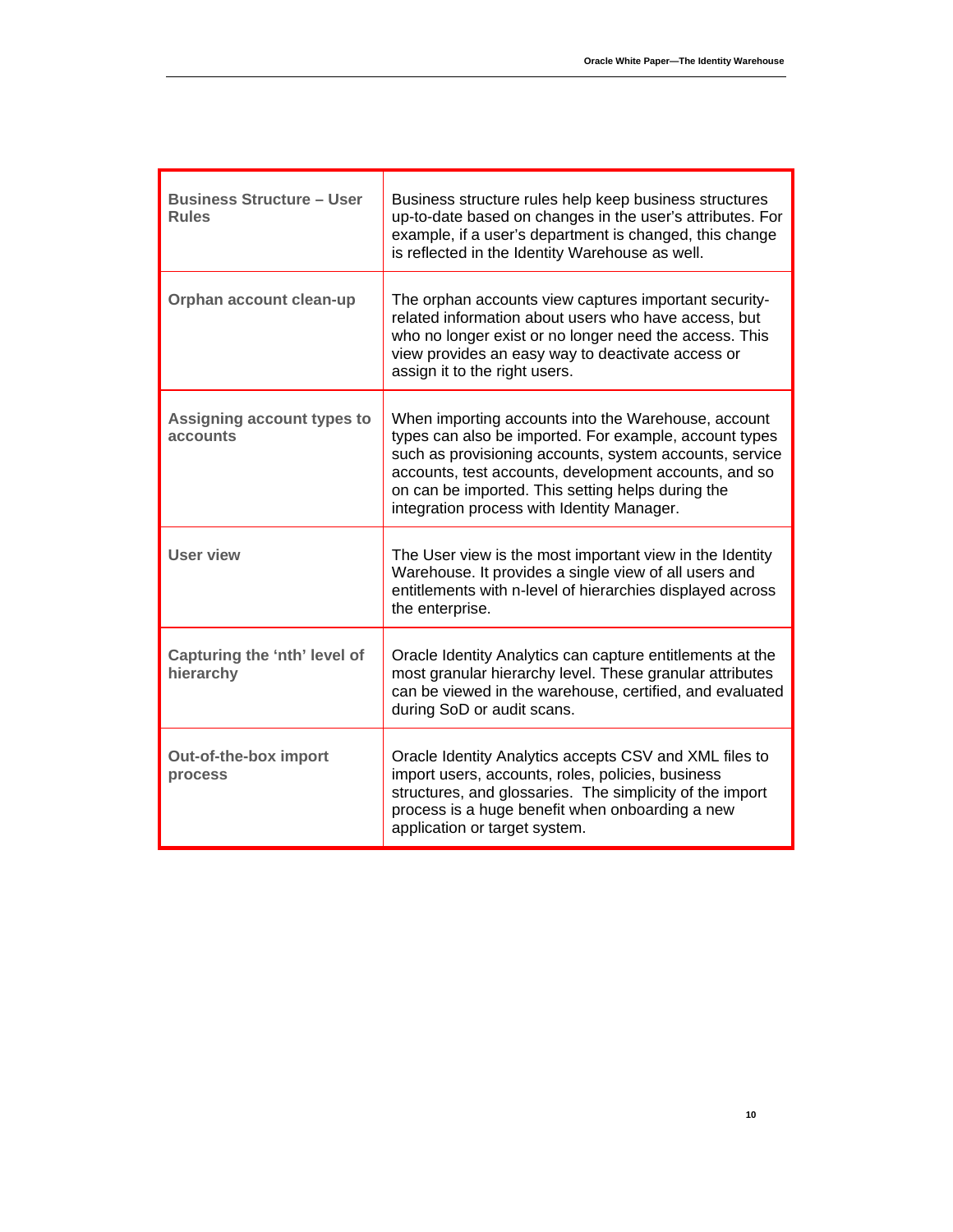### 5. The Data Import Process

The import process is central to populating the Identity Warehouse. Application owners are involved in the process of importing the necessary elements to ensure that data is represented accurately in the user interface. Flexible import process schedules can be created to suit the requirements of your organization.

In Oracle Identity Analytics, you can import the following elements:

- 1. Users
- 2. Accounts
- 3. Roles
- 4. Policies
- 5. Business structures
- 6. Glossary items
- 7. Resource metadata
- 8. Resources

Resources and attributes are created when importing accounts that contain complex user entitlements. Oracle Identity Analytics can import CSV flat files or XML files. Flat files require a schema for the import process. XML files are recommended for accounts with multi-value attributes or n-level hierarchies.

For example, a mainframe system such as RACF has the following structure. This application can be imported using an XML file. As Oracle Identity Analytics can capture the nth level of hierarchy, entitlements can be imported down to the 'ResourceAccess' and 'ResourceCondAccess' level.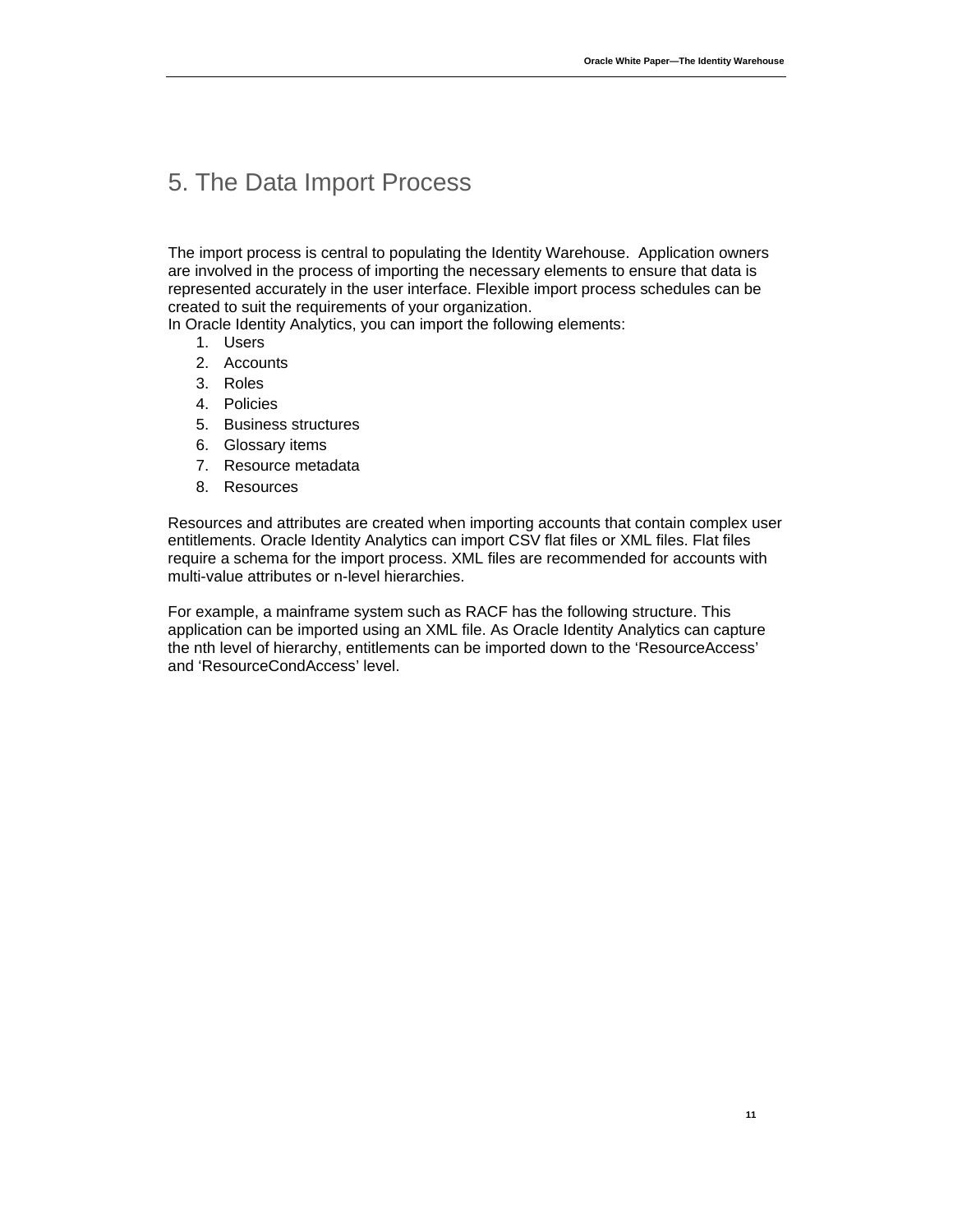

Maintaining the Warehouse is as important as building it. Flexible import schedules, regular imports of data, and constant validation will ensure that only current information is displayed. Providing a current view of users and their entitlements in your organization is the most important function of the Identity Warehouse.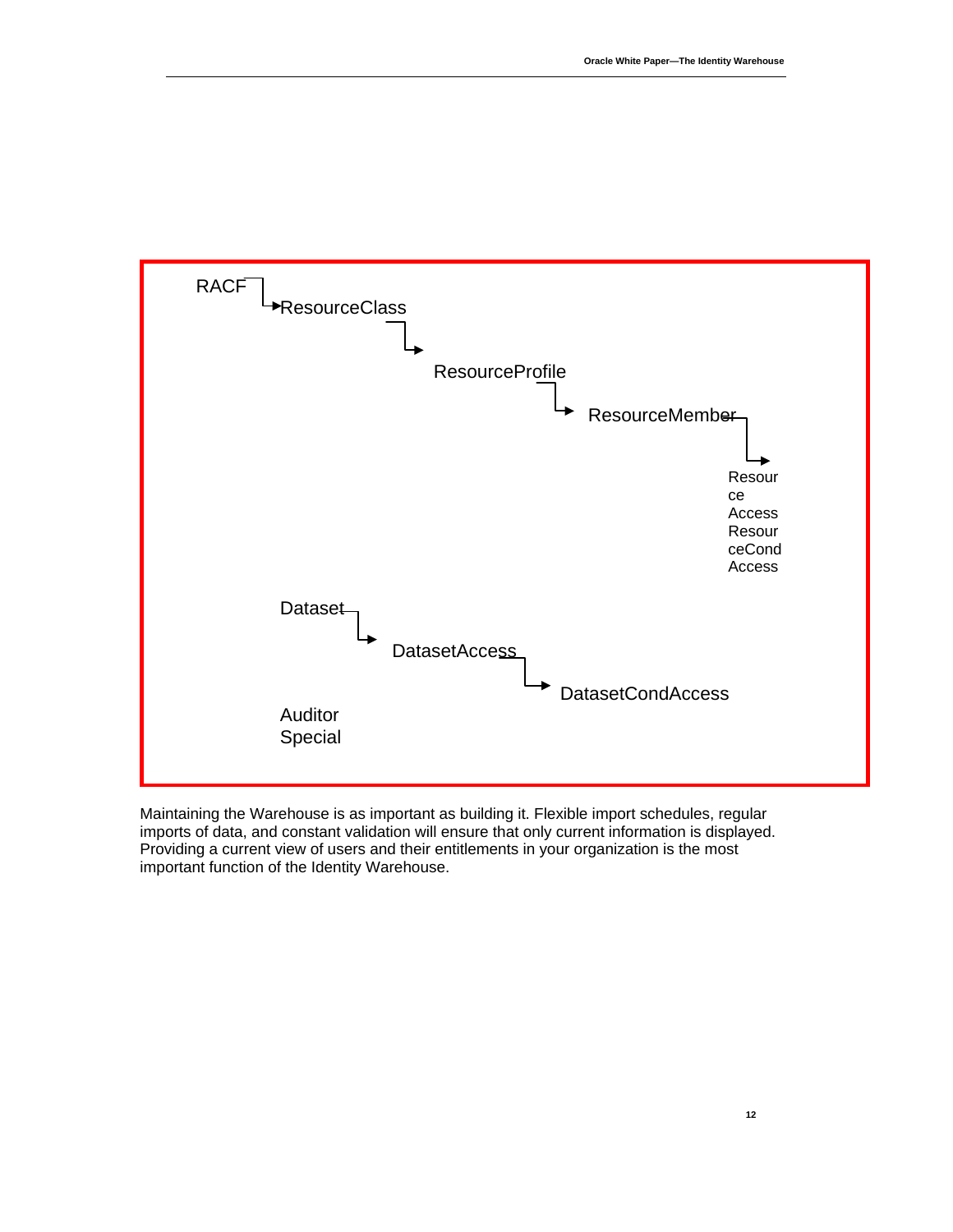## Conclusion

To summarize, we introduced the problem most enterprises face today with providing a centralized view of their Identity & Access Management information, and then laid the foundation for the concepts behind a "recommended" Identity Warehouse and the "lego approach" to building a warehouse. We also talked about the benefits of a Warehouse, such as such as providing a centralized view of user entitlements across the enterprise, orphan account cleanup, modeling applications views with correlations to the users accessing them, business structure correlations to the users residing within these structures, capturing the nth level of entitlement hierarchies, providing a 360 degree view of user entitlement data via business glossaries, data owners, data classification and so on. Finally, the importance of maintaining the various components of the Identity Warehouse was also discussed.

Oracle Identity Analytics, Oracle's comprehensive role management and identity compliance solution, is the technology that addresses the challenge of providing an enterprise-wide view of all users and their access to various target systems. The Oracle Identity Analytics Identity Warehouse is the central repository that contains all the important entitlement data for your organization.